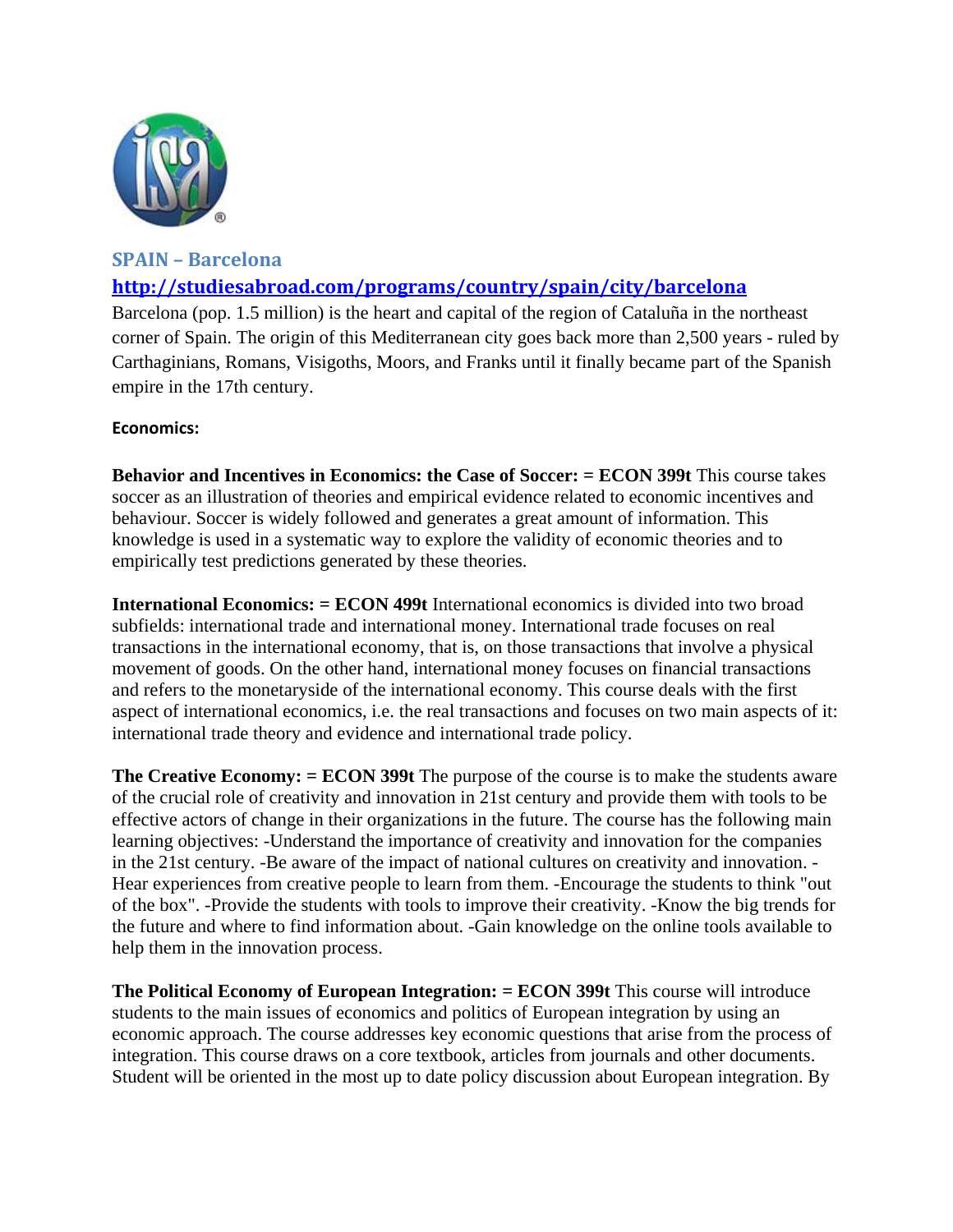the end, students will be able to apply and relate conceptual and theoretical knowledge underpinning the course of the economic and political process of European integration.

**Understanding the European Economy: = ECON 399t** This course aims to deepen student's knowledge of the institutional functioning of the EU as well as its most important economic policies. The course will briefly review the history of the EU and its most important economic institutions. Then we will examine both the main differences in the member state's economies and the EU's budget in an effort to understand the ongoing budgetary debate in the Union. We will also review three important EU policies namely, the agricultural policy with an emphasis on possible future reforms, the EU's regional policy in the light of the increasing competitiveness brought on by each successive step in European integration and the EU's trade policy which includes a discussion of the most important economic accords between the EU and third countries. We will also consider the implications for the EU of the adoption of the Single Market and the European Monetary Union as well as carefully consider the relationship of the latter with labor markets in Europe.

### **Finance:**

**International Finance: = FINN 3703** This course extends the principles of finance to the international context. Topics include exchange rate determination, foreign exchange markets, currency derivatives, risk management, and foreign investments. CONTENTS Introduction to International Finance: Multinational Enterprise and Multinational, Financial Management, The International Monetary System, The Foreign Exchange Market, Currency Future Markets, Currency Options Markets Parity Conditions in International Finance, Currency Forecasting, Measuring and Managing Transaction Exposure, Measuring and Managing Economic Exposure, Swaps and Interest Rate Derivatives, Offshore Markets, Cost of Capital for Foreign Investments, International Investments

## **Information Systems:**

**E-Commerce and Online Businesses: = ISYS 399t** The increasing development of information technologies (IT) has significantly affected both firms and markets. IT is currently changing the world in a more permanent and far-reaching way than any other technology in the history of mankind. A new economy, where knowledge is the most important strategic resource, is forcing firms to review their traditional routines and take advantage of the tools able to create new value. Meanwhile, the tool that is currently having the most significant effect in the business world is the Internet.

**Electronic Commerce and Marketing: = ISYS 399t** The internet and its applications to international trade. Designing and creating web sites. HTTP protocol and programming languages. Catalogues and online shops. Selling on the internet. Competencies Ability to use ecommerce as an additional promotional channel for companies. Advised Previous Requirements Marketing.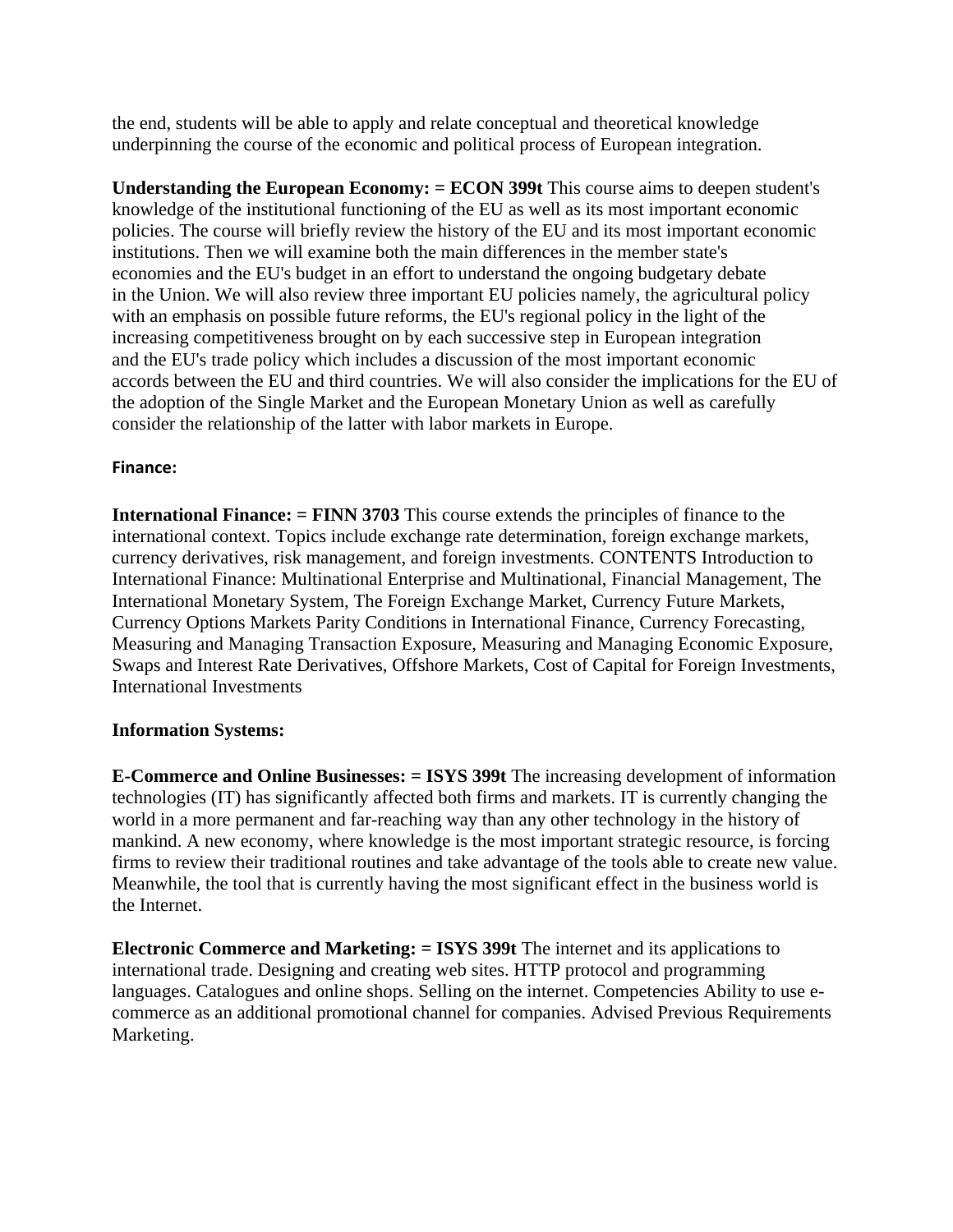#### **Management:**

**Culture and Business in Asia: = WCOB 399t** Understanding Asian society, geopolitics and culture. Specific elements of economic and business organization.

**Culture and Business in the Middle East and Africa: = WCOB 399t** This course deals with the issues that today's Export Sales Managers and Area Managers face when negotiating with their counterparts (customers, commercial agents, distributors and partners) in North of Africa and Middle East. These issues are quite related to business culture and communication and how history, former colonialism, vicinity, religion, social and political developments, etc. do actually influence the world of business in the Region. This course also deals with economic issues (trade agreements, trade flow, business opportunities, import, investment and legal regulations) the knowledge of which is essential to successfully achieve business goals.

**Culture and Business in Europe: = WCOB 399t** Analysis and description of the macro- and microeconomic environment of the European Union, the euro-zone and its most important countries as it has evolved since the onset of the global economic crisis and in the context of the still unresolved sovereign-debt crisis in the euro-zone. Analysis and description of the degree of development and prospects of various economic sectors (in agriculture, industry and services) in Europe, consumer trends and behavior and culture of negotiation. Analysis of the different business models in Europe (Rhenanian social market, Anglo-Saxon, Mediterranean, Scandinavian and Eastern European) with a description of their respective infrastructure, labor costs and skills, financial and banking system, regulation, trade barriers, trade operative, logistics, distribution channels and free trade agreements.

**International Management (IBP): = MGMT 4583** The International Management course focuses on opportunities and challenges created by globalization. It examines cross-cultural and management issues related to management in an international marketplace. The aim of this course is to enable students to better analyze and understand the opportunities and challenges that companies face when expanding their activities internationally and when dealing with international competitors in their home markets. Special attention is placed upon different tools and analytic competences available to the different specialized managerial roles when competing internationally.

**People Management: = MGMT 399t** The purpose of this course is to present a holistic view of Human Resources. We will analyze the HR function from two perspectives:

1. Integration between HR and Company strategy 2. Which are the HR policies and practices and how they support company strategy. We see Human Resources as a strategic tool basic for the success of every company. During the lectures and seminars of the course, theory and practice will be explained in order to show the main aspects of each policy and how they are applied. Exercises, cases discussions, readings and workshops will be delivered in order to facilitate the understanding of the HR function. The course has been designed taking an international perspective as most of you will work either for multinational companies or in other countries.

**Cross-Cultural Management: = MGMT 399t** In an increasingly global world, managers must be able to handle diversity effectively. The aim of this module is therefore: -to increase the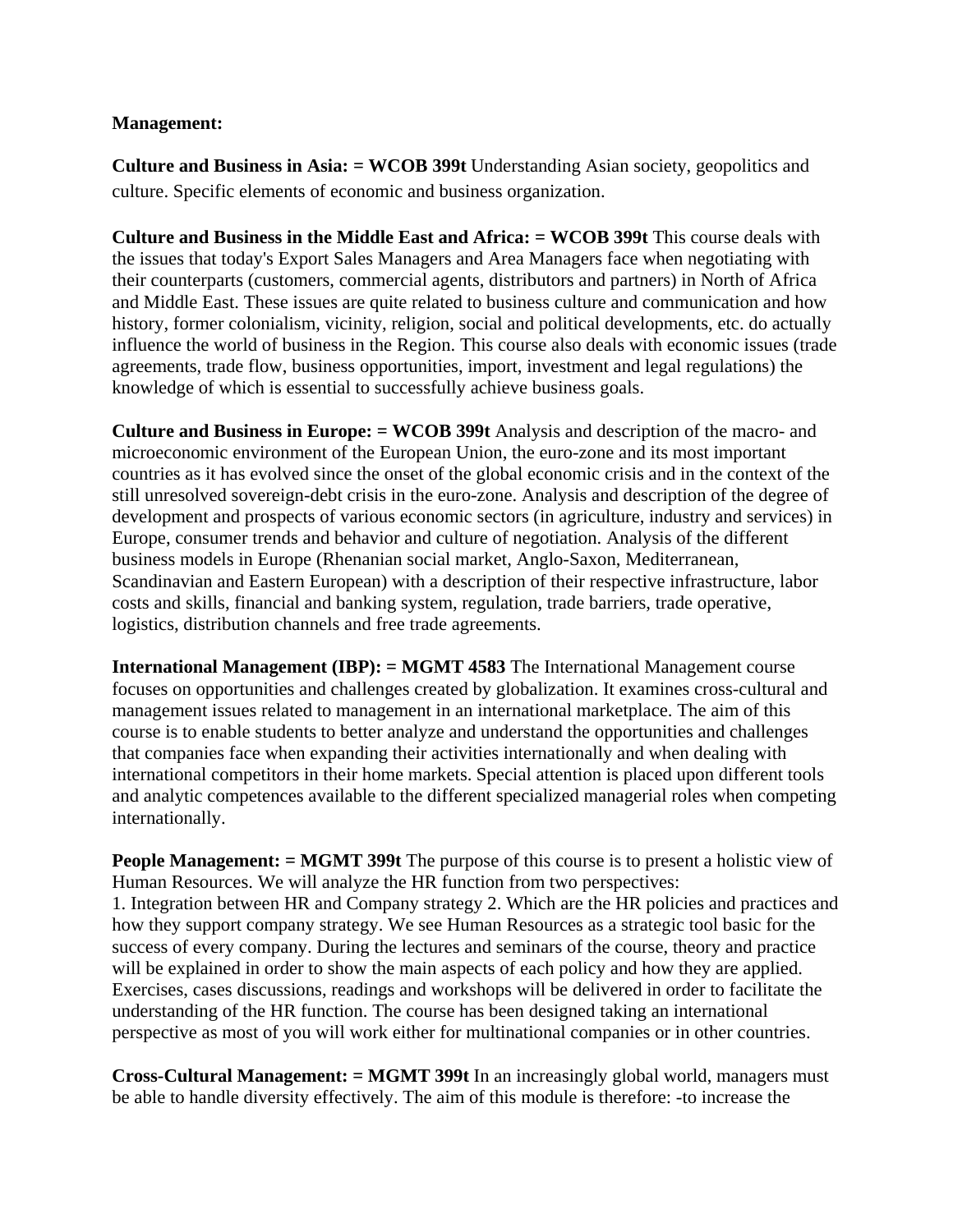awareness of the impact of national cultures on business. -to provide the students with theoretical and practical tools in order to improve their productivity when working and doing business with people from other cultures. -to make the students more aware of their personal orientations.

**Entrepreneurship and New Venture Creation: = MGMT 3933** The purpose of this course is to explore business creation and growth as a multidimensional phenomenon in both independent and corporate (intrapreneurship) settings. By linking theory and practice the course aims to provide students an entrepreneurial perspective and a hands-on experience in the development of new business ventures. The course has the following main learning objectives: -build the skills, framework and knowledge in entrepreneurship and new venture creation in order to acquire the knowledge and spirit for venturing -set the context for entrepreneurship and understand the role and importance of the small to medium sized enterprises in the economic and social development of countries and regions -gain knowledge on the characteristics of entrepreneurs and the entrepreneurial process -understand the importance of the planning process and learn how to develop write and present an effective business plan for a new venture.

**International Business: = MGMT 399t** Although international business has been important for decades, its impact on our lives has been more visible in the recent years. I am presently typing this syllabus in a computer manufactured by an American corporation (H-P), many of whose components are produced in Taiwan or mainland China. The computer was assembled in the Czech Republic and purchased to the Spanish HP subsidiary in an Internet Auction conducted by an American firm (Ebay). A few minutes ago, a courier delivered me the latest International Business book I ordered a week ago from a UK Internet-bookstore.

**International Strategic Management: = MGMT 399t** The course aims at familiarizing students with the considerations a management team contemplates when looking at the international context. Free trade agreements and the growing pace of globalization have created new opportunities for companies to expand their activities worldwide. This course is about understanding and meeting the challenges faced by managers and firms competing internationally. It is about how firms can use international strategy to build and sustain competitive advantage in an international context.

The course is structured with a mix of lectures, case studies and students' presentations. Continuous participation from the students is required in all phases of the course. On class participation evaluation will be done according to a careful and systematic assessment of students' participation during the lectures as well as the class discussions. Cases and selected article readings must be prepared prior to class.

**Managerial Skills for International Business: = MGMT 399t** The module intends to enable students to know about the basics of management and leadership. It also intends to develop the participants' managerial skills that are necessary for a successful career. Students will develop their managerial skills throughout different ways, including business cases, debates, teamwork, role playing, etc. The lecturer will ask for an interactive dialogue within the participants and aim to gain a final high level of participation.

**Strategic Behaviour in Business and Economics: = MGMT 399t** This course in designed as a brief introduction to individual decision making. Its main objective is to provide the students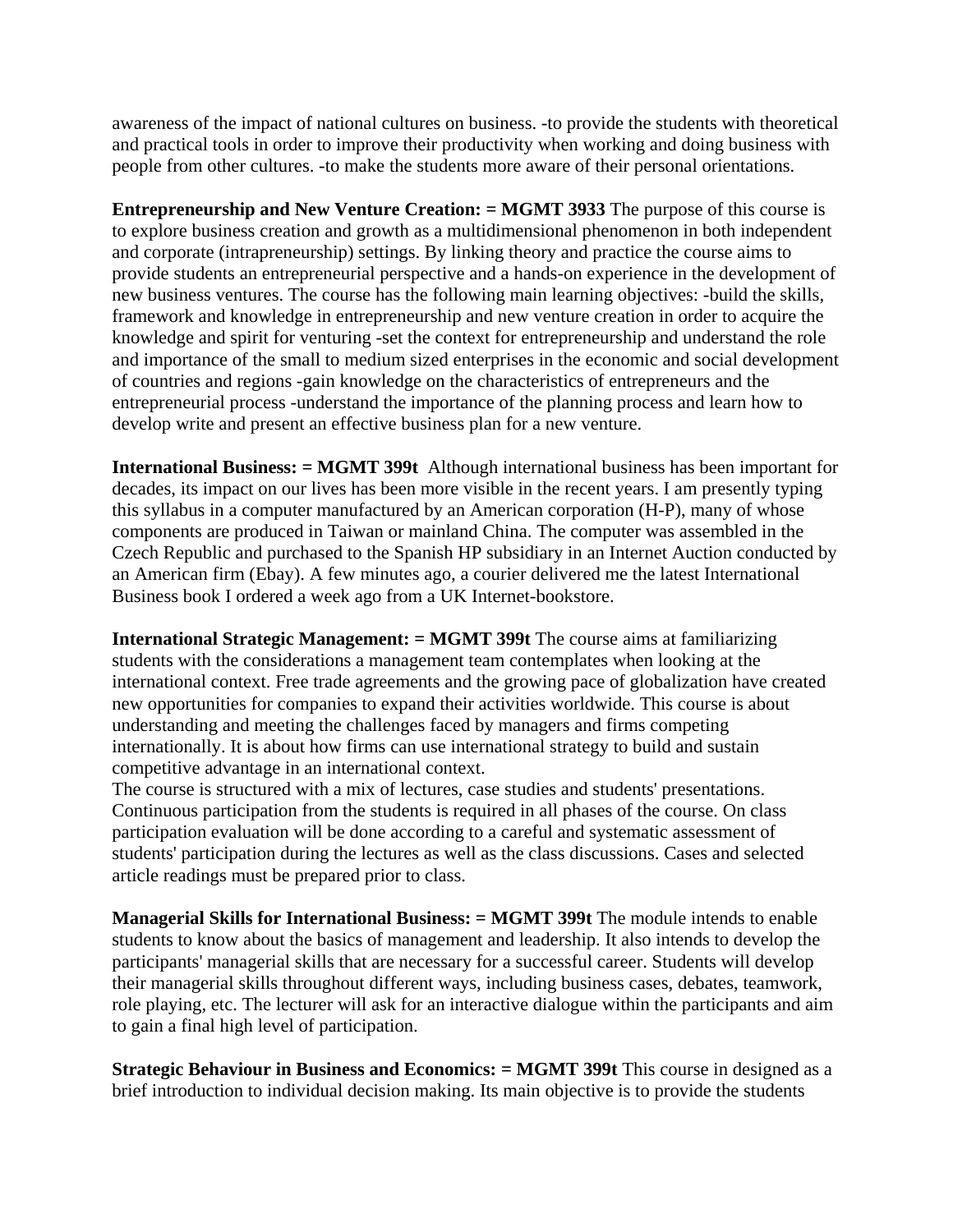with decision theory and game theory tools that can be useful not only in business environments but also in everyday life. We begin with an experiment including several basic decision problems and games. The second and the third part of the course are the core of the subject where the student actually learns how to solve and analyse decision problems and games. Once the basic theory is learned, we proceed to some critiques and alternative approaches.

**Strategic Management of the Firm: = MGMT 399t** The main objective of this course is to equip students with current knowledge and practical skills in strategic management. This is especially important in order to provide up-to-date applied knowledge of fundamental strategic issues, their pitfalls, and how to "read between-the-lines" of strategic management. This will be very useful for your

career as a consultant, business analyst, corporate director, etc. We will discuss up-to-date and "hot" topics that companies face today.

**Business Organization: = MGMT 399t** This course is designed to challenge students to learn about the private enterprise system and better understand how organizations operate within that environment. The aim of the course is to expose the student to many aspects of business. The student will gain a basic understanding of why business organizations exist, how they operate in an environment characterized by uncertainty and the principle activities of a modern business. The course also aims to expose the student to the multiple career fields in the areas of business.

**Human Resource Management: = MGMT 399t** The purpose of this course is to present a holistic view of Human Resources. We will analyze the HR function from two perspectives: 1. Integration between HR and Company strategy 2. Which are the HR policies and practices and how do they support company strategy. We see Human Resources as a strategic tool basic for the success of every company. During the 30 sessions of the course, theory and practice will be applied in order to show the main aspects of each policy and how they are applied. Exercises, cases discussions, readings and workshops will be delivered in order to facilitate the understanding of the HR function. The course has been designed taking an international perspective as most of you will work for multinational companies or in other countries. Local Spanish practices are not the main focus of this subject (although we may discuss about them too).

**Business Organizations in Europe: = MGMT 399t** The course is aimed at the study of the most frequent legal forms of business organization within the European Union (corporations), taking into account the efforts undertaken in Europe to unify the legislation of the different Member States. The course examines the relevant models of organization in a comparative perspective, looking at national and European legislation, and considering the experience in the United States. Corporate decision making process and financial structure will be examined. In addition, the course pays particular attention to the role that plays the rules of corporate governance, their different application, and the consequences of the financial crisis on these practices. Policy issues will be emphasized, and economic and cultural arguments will be taught to provide the students with accurate analytical tools in order to examine different legal solutions.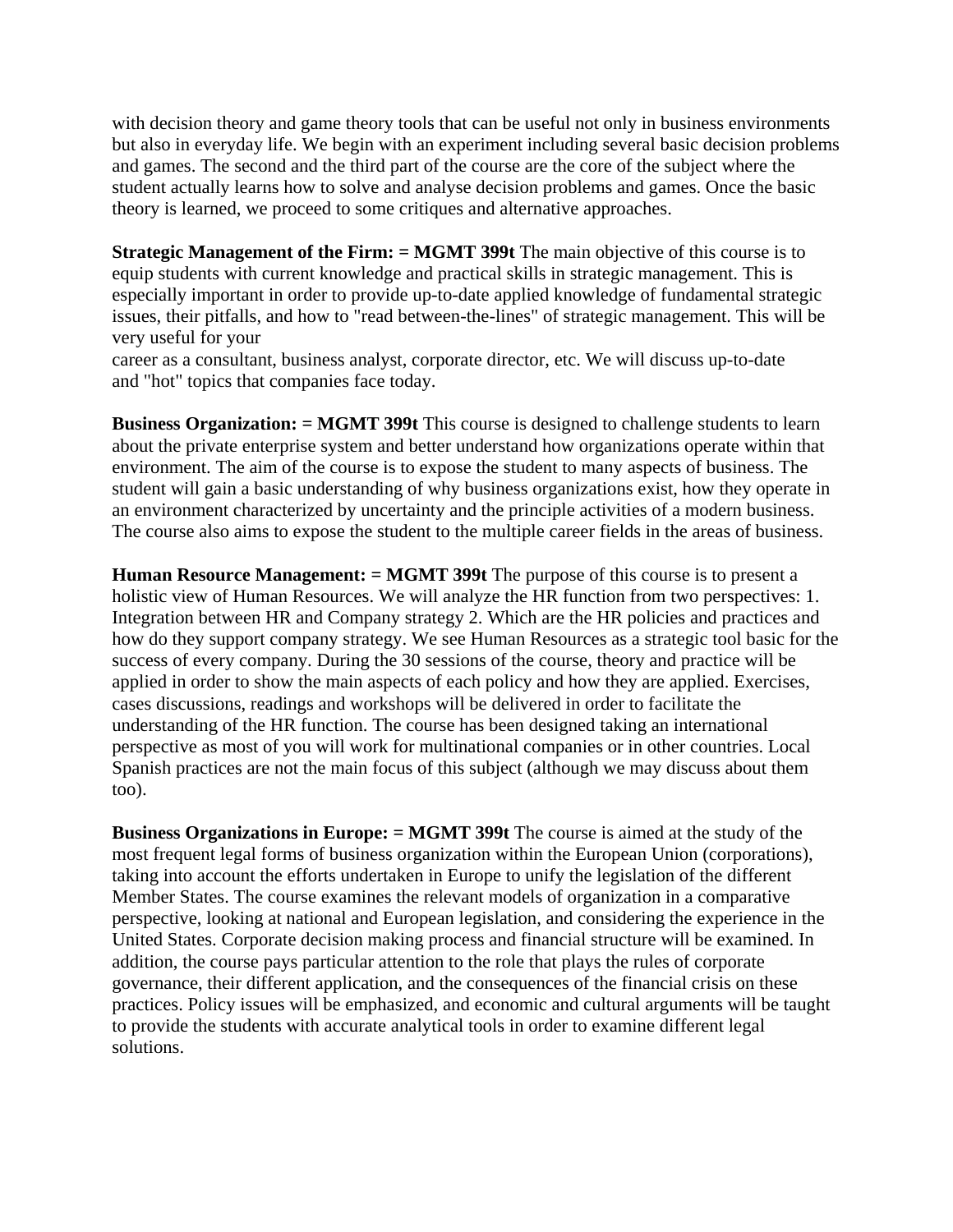#### **Marketing:**

**Industrial and Services Marketing: = MKTG 399t** Industrial and service companies. Fundamental characteristics. Industrial markets. Designing service operations. Client and service providers' relations. Managing quality in services and industry

**International Marketing Strategies: = MKTG 4633** Marketing products and services around the world, transcending national and political boundaries, is a fascinating phenomenon. This course focuses on marketing strategy and management within the context of the international markets. It introduces the complex and constantly evolving realities of international marketing. It evaluates cultural differences and aims to enhance student skills in developing and implementing marketing strategies and decision making in the international contexts. It starts with an overview of the environments faced in international markets (i.e., cultures, economic systems, financial markets, governments and legal systems, etc.) and then addresses in some depth the elements of global marketing strategy (product, price, distribution, promotion, etc.) and its implementation.

**Business Marketing: = MKTG 399t** This course deals with the issues that today's international marketers face by examining the tactical decisions made by the marketing manager and the growing interdependence of markets worldwide on the formulation of global market strategy

**Consumer Behavior: = MKTG 3553** Contemporary approaches to business emphasize the importance of adopting a customer focus. Marketing, in particular, begins and ends with the consumer – from determining consumer needs to ensuring customer satisfaction. The primary goal of this course is to enhance your understanding of consumer behavior. It provides a specialization within the marketing module, studying the psychology of the consumer. This includes both intuitive and some non-intuitive ideas about behavior. In this course, we will train your intuition, so that you can think more accurately about how consumers perceive and respond to market events. Many of the psychological insights are particularly useful for strategy, brand positioning, and marketing communication decisions. We will discuss some of these applications in class.

**Market Research I:** = **MKTG 3633** This course has been developed in order to teach students to optimize marketing decisions in their future professional careers. It begins with a definition of marketing research and key concepts that will lead them to understand why research is a key practice in marketing. The first part of the course focuses on the different techniques which are used in marketing research, and describes their methodology. The main focus will be on qualitative and quantitative methods, and the techniques which are most commonly used by companies. In this first part we will study how we can obtain a better knowledge of the market we want to target. In order to make the best decisions, it is necessary to know the market, its size, its consumers' behaviour and how to analyze this information and take decisions based on it. The second part of the course is focused on showing how we use the marketing research tools to help us optimizing the marketing-mix in several respects, such as: the product development process and how to minimize the risks of failure, How we can optimize communication (in two areas: the message and media planning), the best possible use of Research in Trade Marketing and B2B markets.